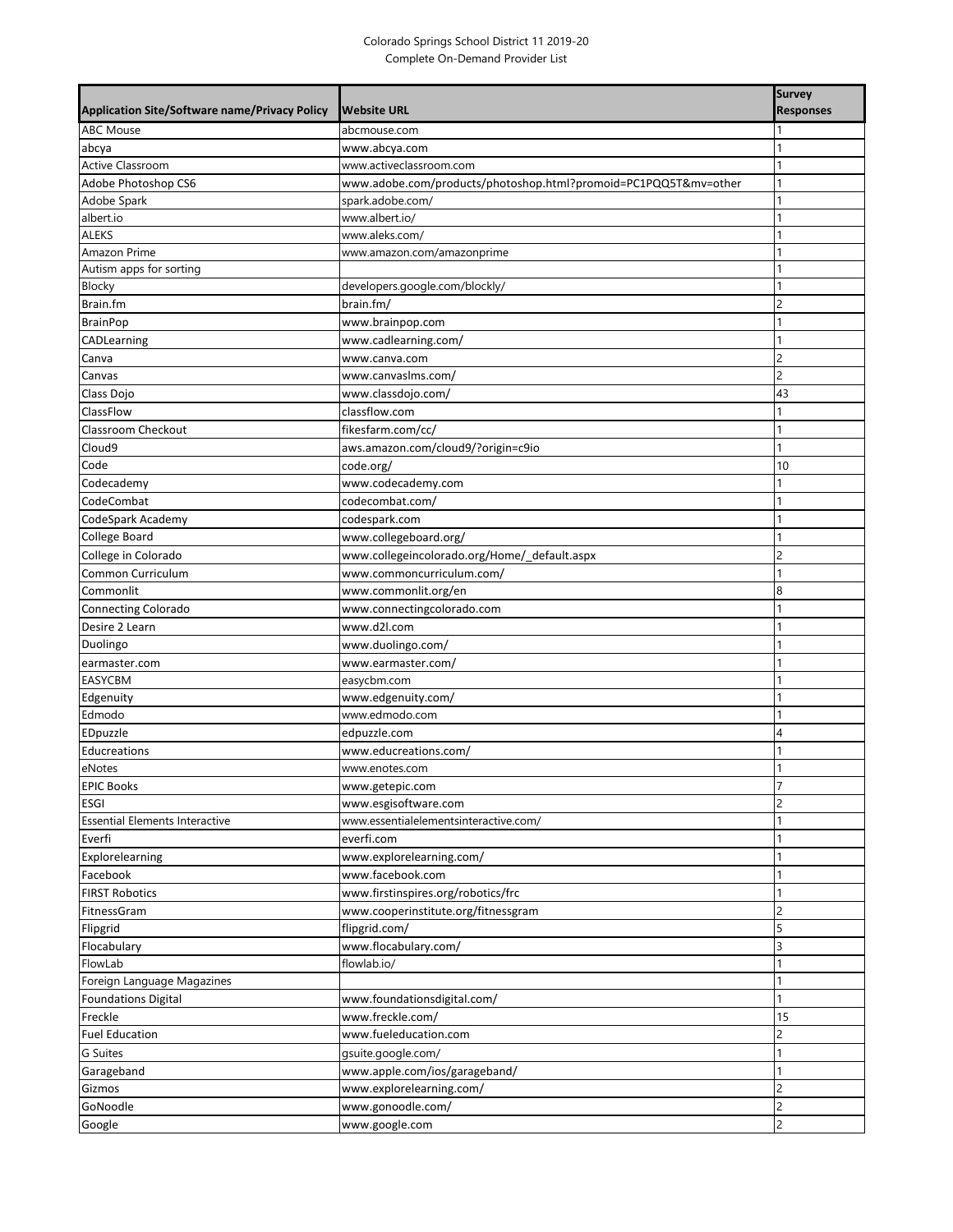## Colorado Springs School District 11 2019-20 Complete On-Demand Provider List

| Google Classroom                             | edu.google.com/k-12-solutions/classroom/?modal_active=none        | 12                  |
|----------------------------------------------|-------------------------------------------------------------------|---------------------|
| google Docs                                  | www.google.com/docs/about/                                        | 5                   |
| Google Editey                                | /www.editey.com                                                   |                     |
|                                              |                                                                   | $\overline{c}$      |
| Google Forms                                 | www.google.com/forms/about/                                       |                     |
| google.de                                    | www.google.de/                                                    | $\overline{c}$<br>1 |
| https://www.dropbox.com/privacy              | www.dropbox.com                                                   |                     |
| Instructure                                  | www.instructure.com                                               |                     |
| ixl                                          | www.ixl.com/                                                      | 2                   |
| Jostens Yearbook Avenue                      | yearbookavenue.jostens.com/                                       | $\overline{c}$      |
| kahoot                                       | kahoot.com/                                                       | 12                  |
| Khan Academy                                 | www.khanacademy.org                                               | 25                  |
| Kiddle                                       | www.kiddle.co                                                     |                     |
| Knowledge Matters                            | knowledgematters.com/                                             |                     |
| Kuta                                         | www.kutasoftware.com/index.html                                   |                     |
| LACES - sponsored by CDE for adult edcuation | www.cde.state.co.us/cdeadult/grantees/laces-data-dictionary       | 1                   |
| Legendsoflearning                            | www.legendsoflearning.com/                                        |                     |
| Lightbot                                     | lightbot.com/                                                     |                     |
| Lyrics2learn                                 | www.lyrics2learn.com/                                             | $\overline{c}$      |
| Make Code                                    | makecode.microbit.org/                                            |                     |
| Mastering Geography                          | www.pearsonmylabandmastering.com/northamerica/masteringgeography/ |                     |
| Math Aids                                    | www.math-aids.com                                                 |                     |
| MClass Home (Amplify)                        | www.mclasshome.com                                                |                     |
| MIT App Inventor 2                           | appinventor.mit.edu/explore,                                      | 5                   |
| Moby Math                                    | www.mobymax.com                                                   | 7                   |
| Mood Meter                                   | ei.yale.edu/mood-meter-app/                                       |                     |
| msmegattaylorelementary.blogspot.com/        | msmegattaylorelementary.blogspot.com/                             |                     |
| MuseScore                                    | musescore.org/en                                                  |                     |
| Music Racer                                  | www.musicracer.com                                                |                     |
| My Haiku Class                               | www.myhaikuclass.com                                              |                     |
| <b>Mystery Science</b>                       | mysteryscience.com                                                |                     |
| National Dance Education Organization (NDEO) | www.ndeo.org                                                      | 1                   |
| Nearpod                                      | nearpod.com/                                                      | 3                   |
| Netflix                                      | www.netflix.com                                                   | 1                   |
| New Sims - PhET Simulations                  | phet.colorado.edu/en/simulations/category/new                     | $\overline{c}$      |
| Newsela                                      | newsela.com                                                       | $\boldsymbol{8}$    |
| No Red Ink                                   | www.noredink.com/                                                 |                     |
| Noredink                                     | /www.noredink.com                                                 | 3                   |
| Padlet                                       | padlet.com                                                        |                     |
| Perusall                                     | perusall.com/                                                     |                     |
| Piktochart                                   | piktochart.com/                                                   |                     |
| Pinterest                                    | www.pinterest.com                                                 |                     |
| Planbook                                     | planbook.com/                                                     |                     |
| Plickers                                     | www.plickers.com                                                  | $\overline{7}$      |
| Polar Cloud                                  | polar3d.com/                                                      | 1                   |
| Powtoons                                     | www.powtoon.com/home/?                                            |                     |
| Prezi                                        |                                                                   | 1                   |
| Prodigygame                                  | prezi.com                                                         |                     |
|                                              | www.prodigygame.com/                                              | 24                  |
| Project Lead The Way                         | /www.pltw.org                                                     | 8                   |
| Quia                                         | www.quia.com/                                                     | $\overline{c}$      |
| Quizlet                                      | quizlet.com                                                       | 7                   |
| RazKids/Learning A-Z                         | www.learninga-z.com                                               | 3                   |
| Read Naturally                               | www.readnaturally.com/                                            | 1                   |
| Readtheory                                   | readtheory.org/                                                   | $\overline{9}$      |
| Readworks                                    | www.readworks.org/                                                | 25                  |
| Red Cross                                    | www.redcross.com                                                  |                     |
| Reflexmath                                   | www.reflexmath.com/                                               |                     |
| remind                                       | /www.remind.com                                                   | 7                   |
| Repl.it                                      | repl.it/                                                          | $\overline{c}$      |
| Scholastic Art and Writing                   | www.artandwriting.org/                                            |                     |
| Scratch                                      | scratch.mit.edu/                                                  | 1                   |